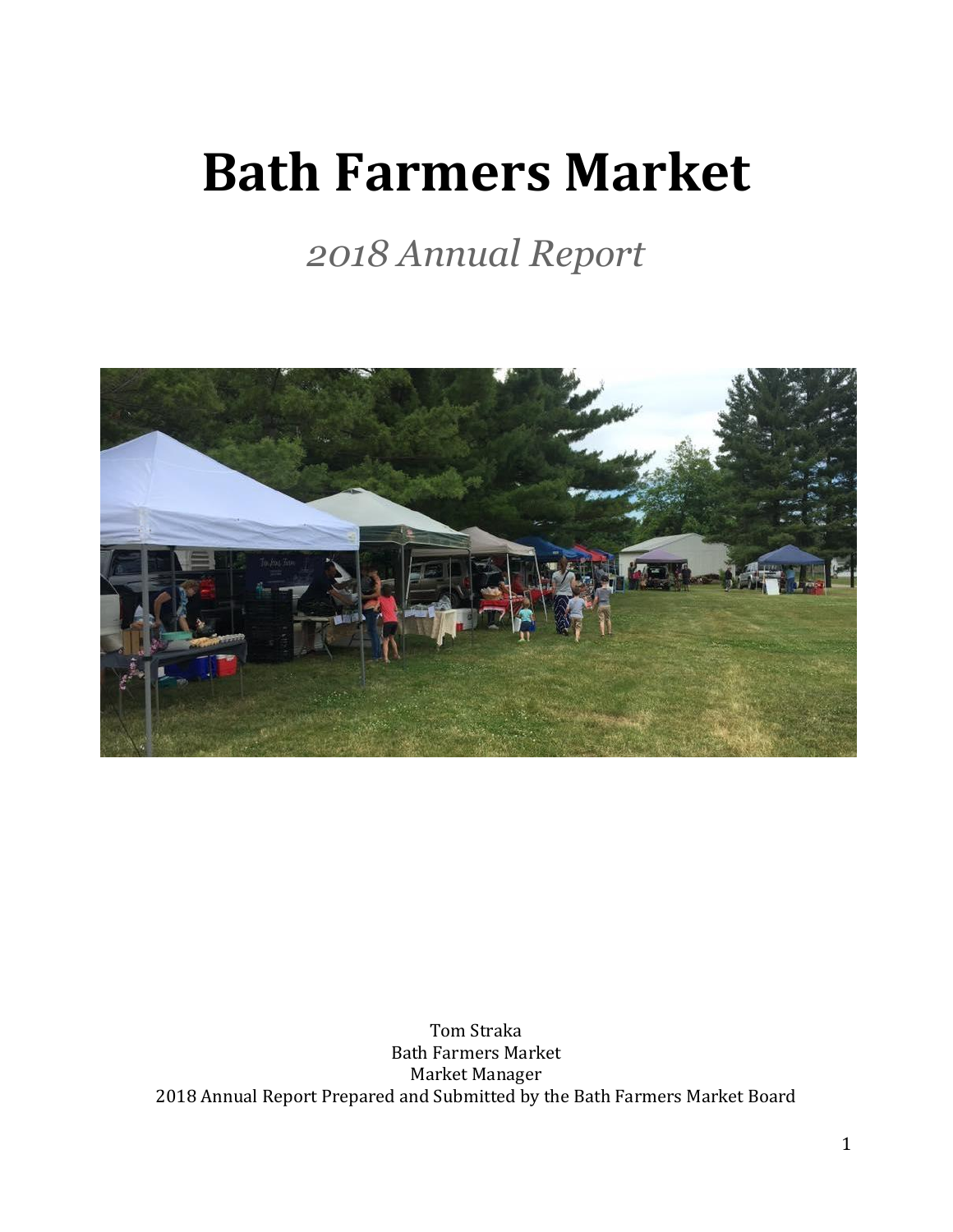## **Introduction**

The Bath Farmers Market was created in response to community need after several public conversations were held by the Township centered around highlighting local farmers and the community's desire for locally grown produce. The Bath Farmers Market was started in 2010 and our mission statement and guiding principles are as follows:

#### MISSION STATEMENT

The Bath Farmers Market promotes healthy lifestyles, encourages entrepreneurship, supports our local economy, and provides opportunities to celebrate and market the talent, knowledge, and skills of farmers and artisans.

#### GUIDING PRINCIPLES

- Provide the opportunity to connect local farmers with consumers
- Strengthen our community through education and skill sharing
- Promote and grow our local economy
- Increase access to a variety of healthy food choices
- 
- Provide a gathering place to build a stronger sense of community

#### MARKET MANAGER

- Recruit, review applications, train vendors, assign vendor spaces and collect fees.
- Recruit volunteer to do educational demonstrations and manage the market activities calendar.
- Advertise and promote weekly market and special activities.
- Keep and analyze data and evaluate growth and efficacy of the market.
- Be the "face" of the market to the community at large.
- Work with the Farmers Market Board to enforce policy, evaluate data, implement special events, monitor budget, etc.

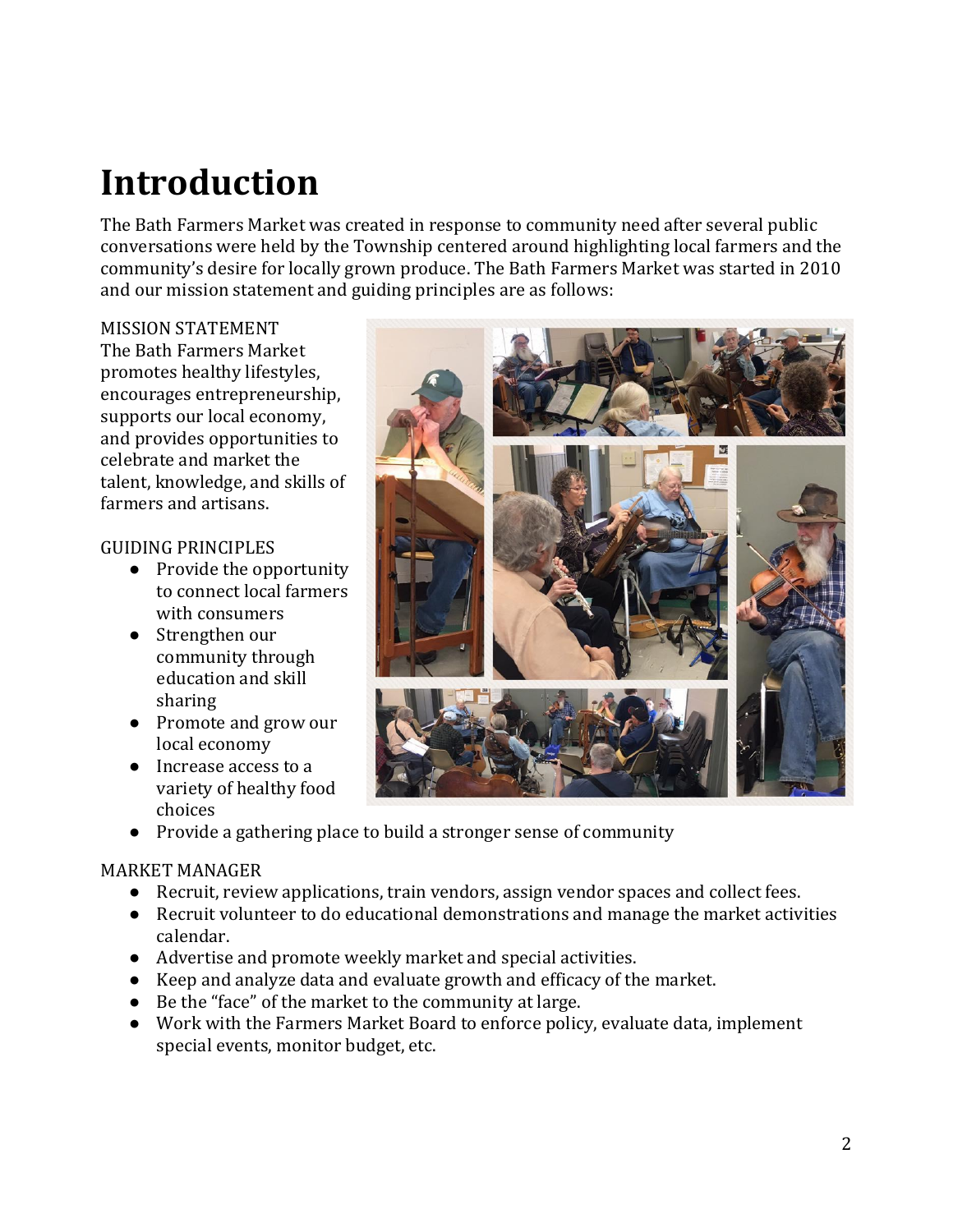| Month         | Customer<br>Count | Vendor<br>Range | Credit/Debit EBT |         | <b>DUFB</b> | Other Food<br>Assistance | <b>Cash Sales</b> | <b>Total Spent</b> |
|---------------|-------------------|-----------------|------------------|---------|-------------|--------------------------|-------------------|--------------------|
| Jan           | 185               | $2 - 5$         | \$409            | \$60    | \$0         | \$0                      | \$630             | \$1,099            |
| Feb           | 131               | $2 - 6$         | \$215            | \$118   | \$0         | \$0                      | \$707             | \$1,040            |
| March         | 110               | $2 - 4$         | \$490            | \$33    | \$0         | \$0                      | \$855.50          | \$1,379            |
| April         | 282               | 4-5             | \$385            | \$165   | \$0         | \$0                      | \$1,009.50        | \$1,560            |
| May           | 492               | $5-6$           | \$775            | \$229   | \$124       | \$0                      | \$2,202.50        | \$3,331            |
| June          | 681               | 7-9             | \$680            | \$262   | \$252       | \$0                      | \$2,928           | \$4,122            |
| July          | 759               | 7-9             | \$870            | \$224   | \$278       | \$20                     | \$2,453.50        | \$3,846            |
| August        | 711               | $8 - 10$        | \$869            | \$181   | \$214       | \$58                     | \$3,943.50        | \$5,266            |
| September     | 594               | 6-9             | \$765            | \$139   | \$174       | \$40                     | \$2983            | \$4,101            |
| October       | 463               | $7 - 8$         | \$505            | \$198   | \$198       | \$28                     | \$1,757           | \$2,686            |
| November      | 157               | 4-6             | \$205            | \$80    | \$56        | \$0                      | \$1,136.50        | \$1,478            |
| December      | 286               | $4 - 10$        | \$395            | \$26    | \$28        | \$0                      | \$2039            | \$2,488            |
| <b>TOTALS</b> | 4,851             | $2 - 10$        | \$6,563          | \$1,715 | \$1,324     | \$146                    | \$22,645          | \$32,393           |

#### **2018 Bath Farmers Market Key Data Points**

\*There is not 100% participation in the anonymous cash sales reporting.

#### **34 Events and Demonstrations**

- January 18
	- Chevre Cheese Making Demonstration
	- Snowman Stress Balls
- January 25
	- Marshmallow Snowmen
- February 1
	- Pom Pom Shooter
- February 8
	- Valentine's Day Gift
- February 15
	- Soap Making Demonstration
	- Jelly Bean Building
- March 1
	- Pipe Cleaner Puppets
- March 8
	- Yarn Creations
- March 15
	- Coffee Roasting Demonstration
	- Water Color Easter Eggs
- March 22
	- Sign Making

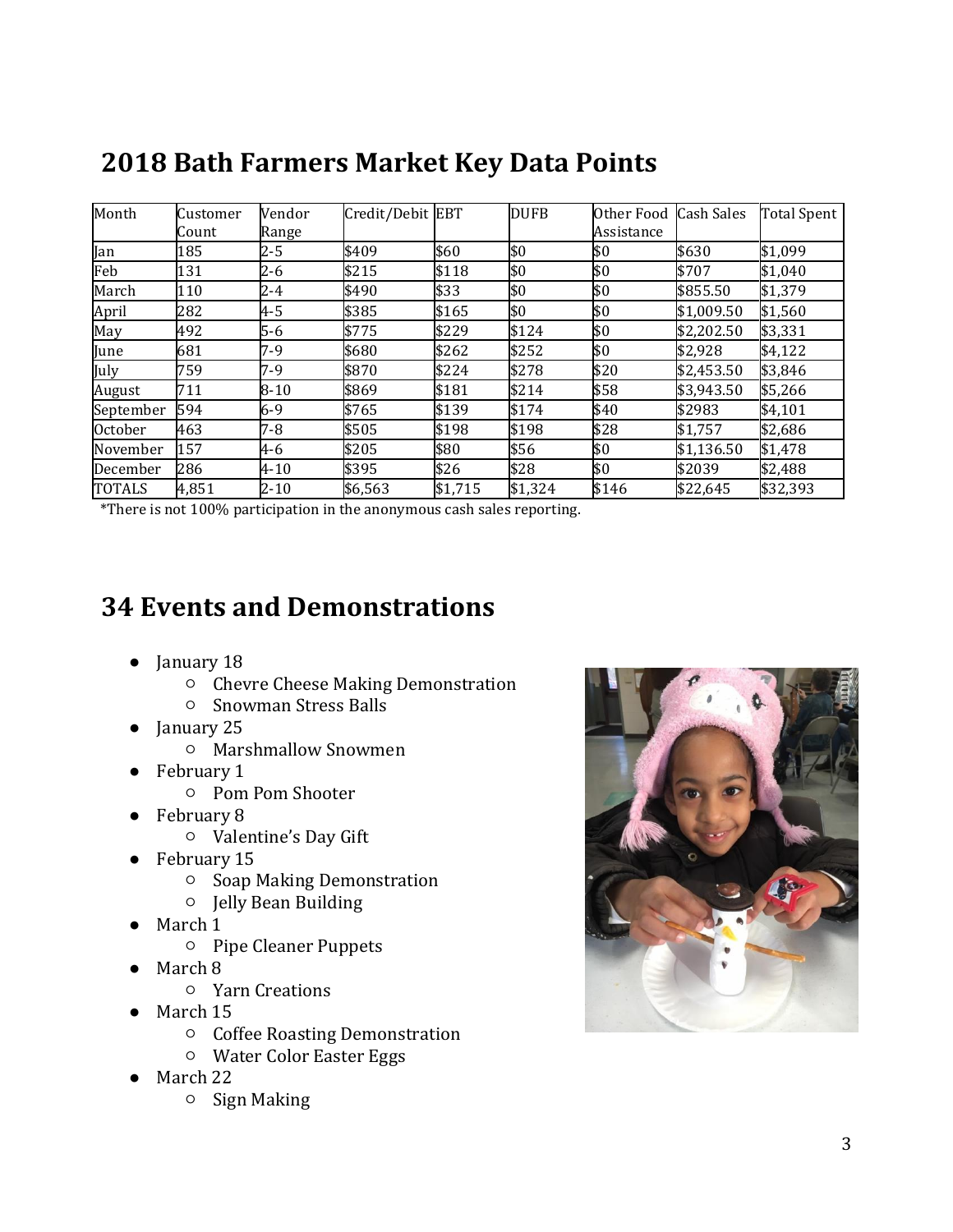- Decorate Recycled Journals
- March 29
	- Pop Bottle Cherry Blossom Art
- April 5
	- Beaded Pipe Cleaner Snakes
- April 12
	- Homemade Lip Balm
	- Crazy Silly Fun Flower Doodles
- April 19
	- Bath Police Department: Aiko "Gotcha Day Paw-ty"
- April 26
	- Teaching Younger Kids to Cook
	- Music Instrument Petting Zoo
- $\bullet$  June 14
	- Tunes n Tales with Tricia
- $\bullet$  June 21
	- Talking Hand Puppeteers 'Sheep in Space'
- Iune 23
	- Make a rainbow magnet about eating healthy
- June 28
	- Mark Tripp The Funny Magic Guy
		- Partnership with Parks and Recreation
- $\bullet$  July 19
	- Anniversary Market
	- Ice Cream Social In partnership with Bath Township Parks and Rec
- August 2
	- Kids Art Activity
- August 9
	- Cooking Demonstration with Michael Sullivan
- August 30
	- Kids Market Scavenger Hunt
- September 13
	- Cooking Demonstration with Cathy Brody
- October 12
	- Farm to Fork Fall Feast
- October 18
	- Cooking Demonstration with Chef Adnan Shinnaq
- November 15
	- Elderberry Syrup Making Demonstration
- December 6
	- Holiday Market with Santa and Mrs. Claus
- December 27
	- Cocoa and Craft Time for Kids

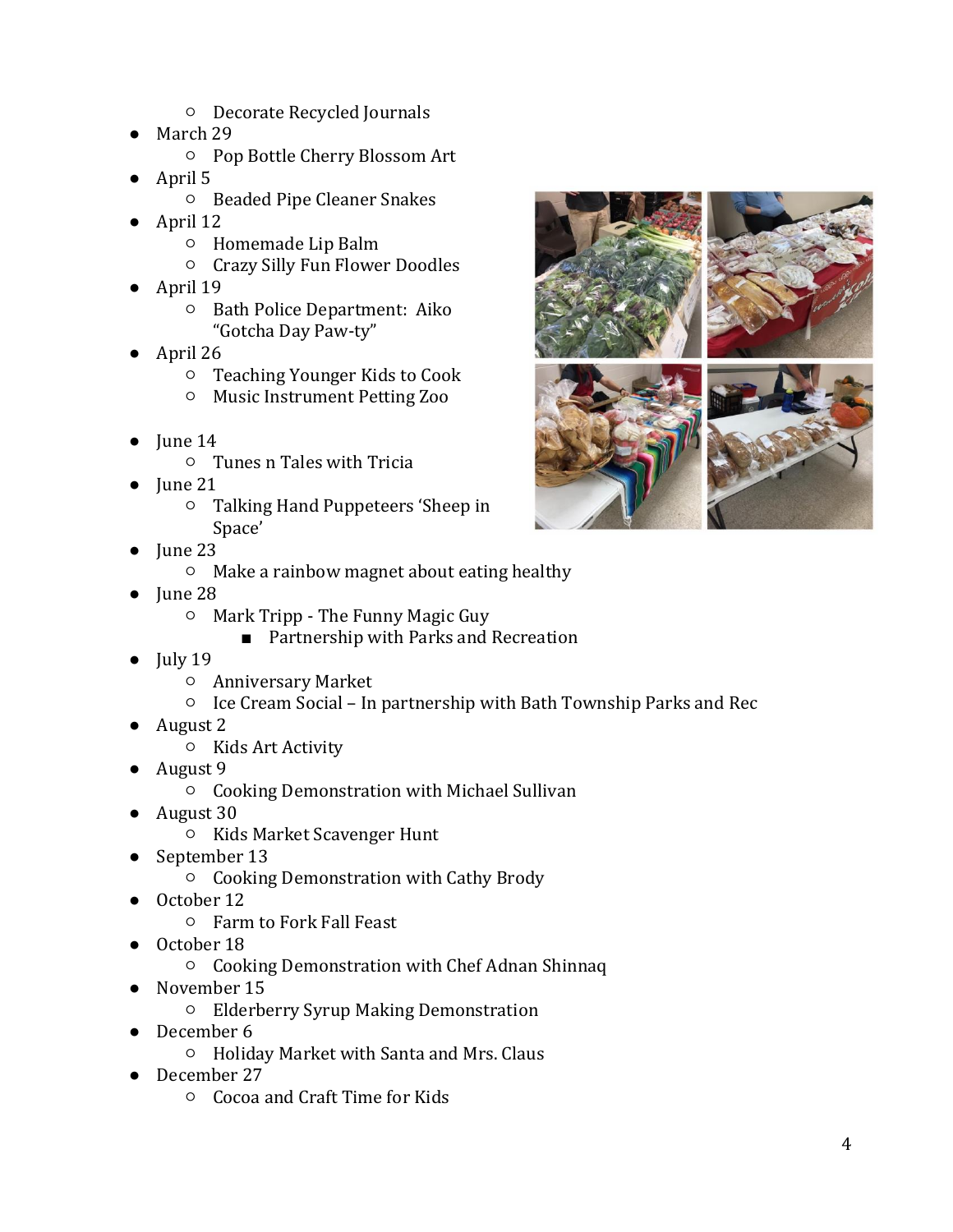## **19 Vendors in 2018**

- Alicia's Authentic Mexican Deli and **Catering**
- Ten Hens Farm
- Thimblewood Farm/Ahava Acres
- Kolache Kitchen
- Oxbow Farm
- **Jar Head Salsa**
- Superior Kettle Corn
- East Riverside Farm
- Apple Barrel Cider Mill Market
- Happy Hair Wigs & Hats
- Vermillion Creek Honey Company
- Rosie's
- Potted Love
- Fresh 2 Bread
- Sapo de Solis
- Abundance Cafe
- MW Florals
- Whispering Pine Farm
- Psyche and Eros Gifts

#### **EXAMPLE FARMERS MARKET OFFERING**

- 10 Vendors, Over 50 Products
- Vermillion Creek Honey Company: Raw honey, honey body wash, beeswax lip balm, honey sugar scrub, face and body cream and solid lotion bar.
- Apple Barrel: Corn, peaches, sweet cherries, short cake, blueberries, donuts, apple cider, pies, kettle corn and preserved products.
- East Riverside Farm: Beef: ground beef, ground round, beef roast (only 1 left!), hamburger patties, and beef brats. Pork: ham (between 3.5 and 5.5 pounds), ham lunch meat, smoked brats, cheddar brats, jalapeno brats, and bacon (5 or less packages, first come first served, limit one package per customer per day).
- Jar Head Salsa: Salsa, queso and tortilla chips.
- Ten Hens Farm: Arugula, mizuna, tomatillos (limited), baby red Russian kale, shallots, green tomatoes, red tomatoes, cherry tomatoes, heirloom tomatoes, sweet red carmen peppers, sweet Escamillo peppers, garlic, yellow beans, cucumbers, onions, green peppers, red beets and Yukon gold potatoes.
- Ahava Acres Farm: Chicken eggs and baked goods.
- Alicia's: FRESH tamales, burritos, salsa, enchiladas, pico, queso, tortilla chips and more!
- Kolache Kitchen: Cabbage rolls, pierogi, brats, cream horns, hot sweet mustard, brownies, rohlicky, strudels and more!
- Rosie's: Candles.
- Potted Love: Potted house plants, herb gardens, succulents, plant accessories and care advice.